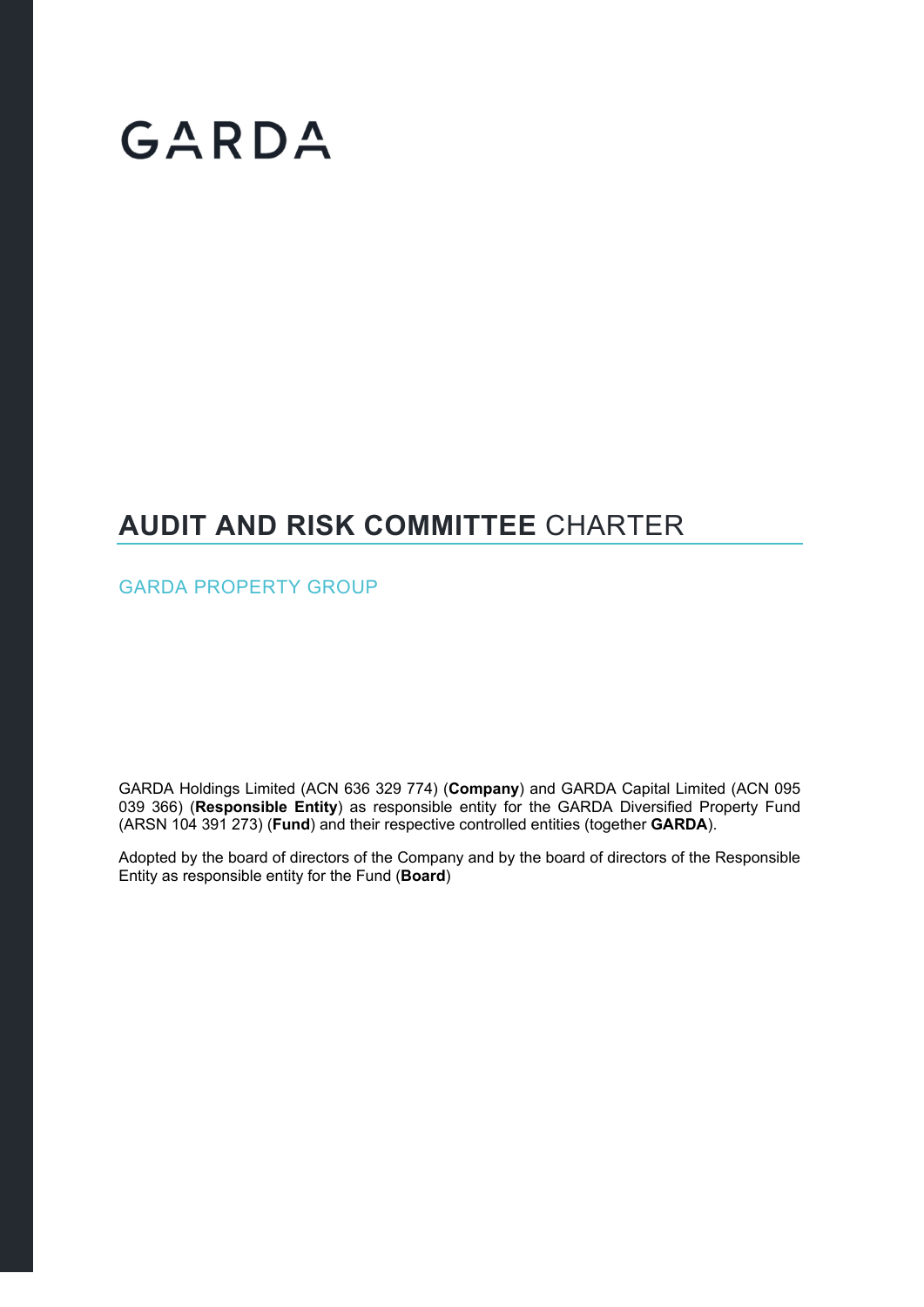# GARDA

## **TABLE OF CONTENTS**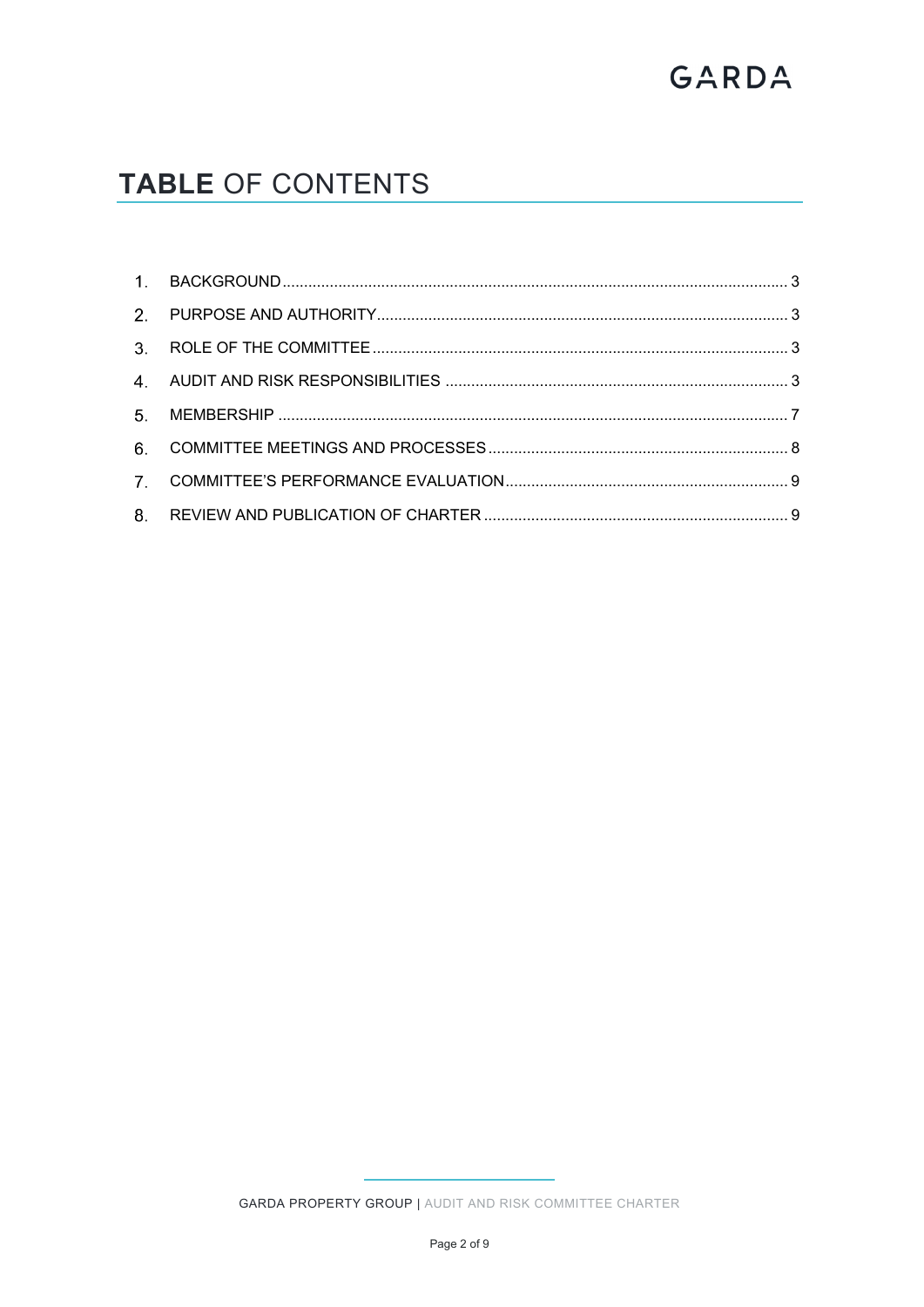#### 1. BACKGROUND

This charter applies to all members of GARDA. Members of GARDA may, from time to time, act as the responsible entity of one or more funds.

GARDA Property Group is a stapled group comprising the Company and the Fund (and their respective controlled entities). The Responsible Entity is a wholly-owned subsidiary of the Company and is the responsible entity for the Fund.

Shares in the Company and units in the Fund are stapled together to form a single class of stapled securities (**Securities**). The Securities are listed on the Australian Securities Exchange (**ASX**).

#### 2. PURPOSE AND AUTHORITY

#### 2.1 PURPOSE

The purpose of this Audit and Risk Committee Charter is to specify the authority delegated to the Audit and Risk Committee (**Committee**) by the Board and to set out the role, responsibilities, membership and operation of the Committee.

#### 2.2 AUTHORITY

The Committee is a committee of the Board established in accordance with the Company's constitution and is authorised by the Board to assist it in fulfilling its statutory and regulatory responsibilities. It has the authority and power to exercise the responsibilities set out in this charter and under any separate resolutions of the Board granted to it from time to time.

#### 2.3 ROLE OF THE COMMITTEE

The role of the Committee is to assist the Board in carrying out its accounting, auditing and financial reporting responsibilities, including oversight of:

- a) the integrity of GARDA's and each reporting entity's external financial reporting and financial statements;
- b) the appointment, remuneration, independence and competence of GARDA's external auditors;
- c) the performance of the internal and external audit functions and review of their audits;
- d) the effectiveness of GARDA's system of governance, risk management and internal controls; and
- e) GARDA's systems and procedures for compliance with applicable legal and regulatory requirements.

The Committee will also carry out any other reviews or assignments requested by the Board.

The Committee will report to the Board on all matters relevant to its roles and responsibilities and ensure the Board is aware of matters which may significantly impact the financial position or affairs of GARDA or of any Fund.

#### AUDIT AND RISK RESPONSIBILITIES

#### 3.1 EXTERNAL REPORTING

The committee is responsible for:

(a) reviewing the appropriateness of the accounting judgements or choices exercised by management in the composition and presentation of financial reports;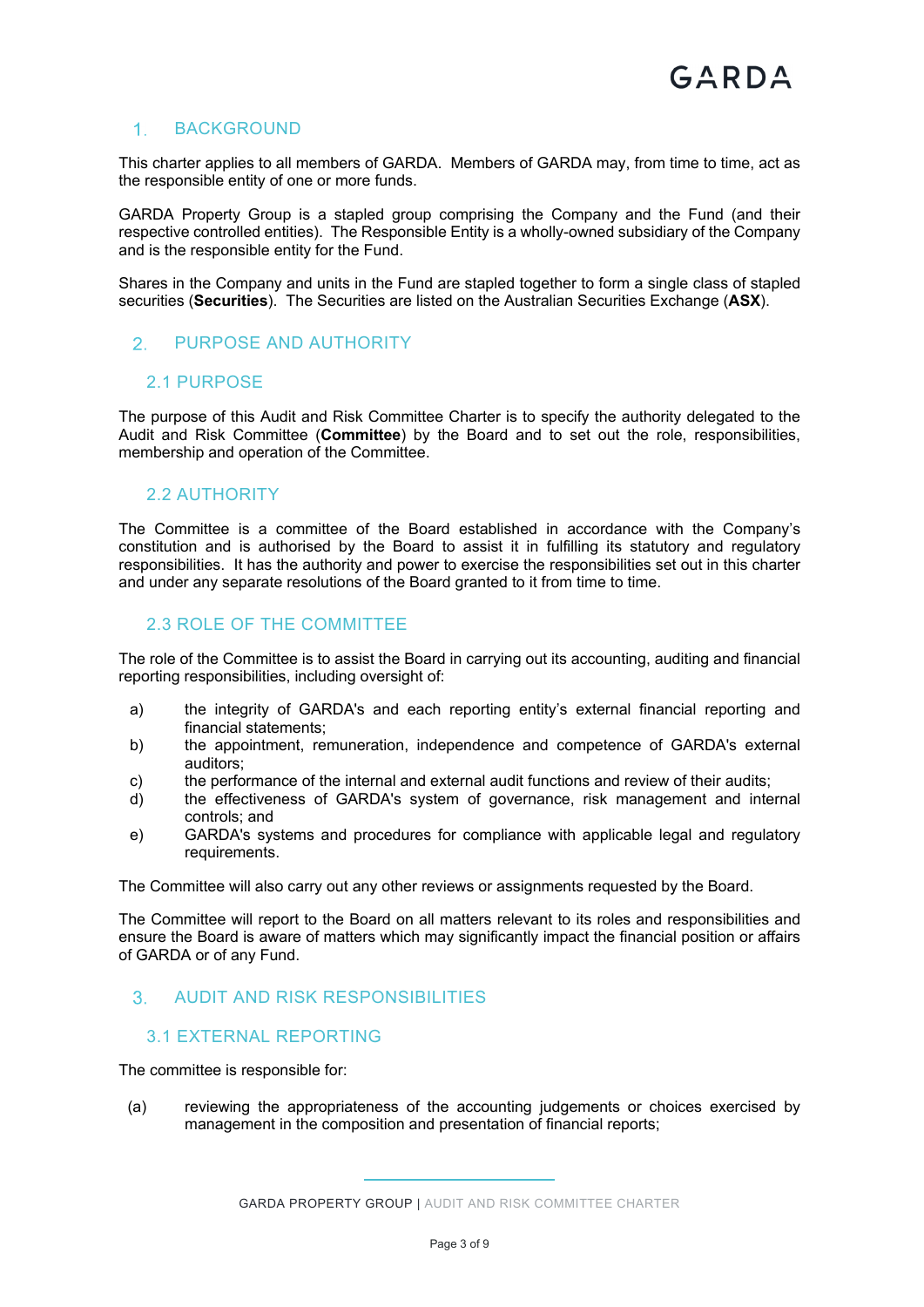- (b) overseeing the preparation of financial reports and reviewing the results of external audits of these reports;
- (c) assessing significant estimates and judgments in financial reports by examining the processes used to derive material estimates and judgments and seeking verification of those estimates from internal and external auditors;
- (d) reviewing and making recommendations in relation to the adequacy of GARDA's reporting processes and internal control framework, and make recommendations for changes;
- (e) receiving reports from management emerging sources of risk and risk controls, reviewing management's mitigation measures and processes for ensuring and monitoring compliance with laws, regulations and other requirements relating to the preparation of accounts and external reporting by GARDA of financial and non-financial information;
- (f) receiving reports of any material breaches of the Code of Conduct, any anti-bribery and corruption, privacy or data breaches, or material incidents reported under the Whistleblower Policy;
- (g) review any material incident involving fraud or a break-down of GARDA's risk controls and the "lessons learned";
- (h) overseeing the insurance program, having regard to the business and insurable risks of GARDA;
- (i) assessing (before publication) whether external reporting is consistent with the understanding of the Committee members' and otherwise provide a true and fair view, of the financial position and performance of GARDA;
- (j) reviewing material documents and reports prepared for lodgement with regulators, assessing their impact on GARDA, and making recommendations to the Board on their approval or amendment;
- (k) ensuring that a comprehensive process is established to capture issues for the purpose of continuous disclosure to ASX;
- (l) ensuring that appropriate risk management and internal control processes are in place to form the basis upon which the Managing Director (in his executive capacity) (**MD**) and Chief Operating Officer (**COO**) make their declarations to the Board under section 295A of the *Corporations Act 2001 (Cth)* and Principle 4 of the *ASX Corporate Governance Principles and Recommendations* (Fourth Edition);
- (m) reviewing the completeness and accuracy of GARDA's main corporate governance practices as required by the ASX Listing Rules;
- (n) assessing information from internal and external auditors that affects the quality of financial reports;
- (o) asking the external auditor for an independent judgment about the appropriateness of the accounting principles used and the clarity of financial disclosure practices used by GARDA; (p) assessing solvency and the going concern assumption;
- (q) assessing the management of non-financial information in documents to ensure that conflicts with financial statements and other documents do not occur; and
- (r) recommending to the Board whether the financial and non-financial statements should be signed based on the Committee's assessment of them.

#### 3.2 EXTERNAL AUDIT

The committee is responsible for:

- (a) making recommendations to the Board on the appointment and remuneration of the external auditor and, if appropriate, recommending that tenders be called to assist in deciding which external auditor should be recommended;
- (b) making recommendations to the Board on the rotation of the audit engagement partner;
- (c) agreeing the terms of engagement of the external auditor before the start of each audit;
- (d) reviewing the external auditor's fee for audit and non-audit work and being satisfied that an effective, comprehensive and complete audit can be conducted for the external auditor's set fee;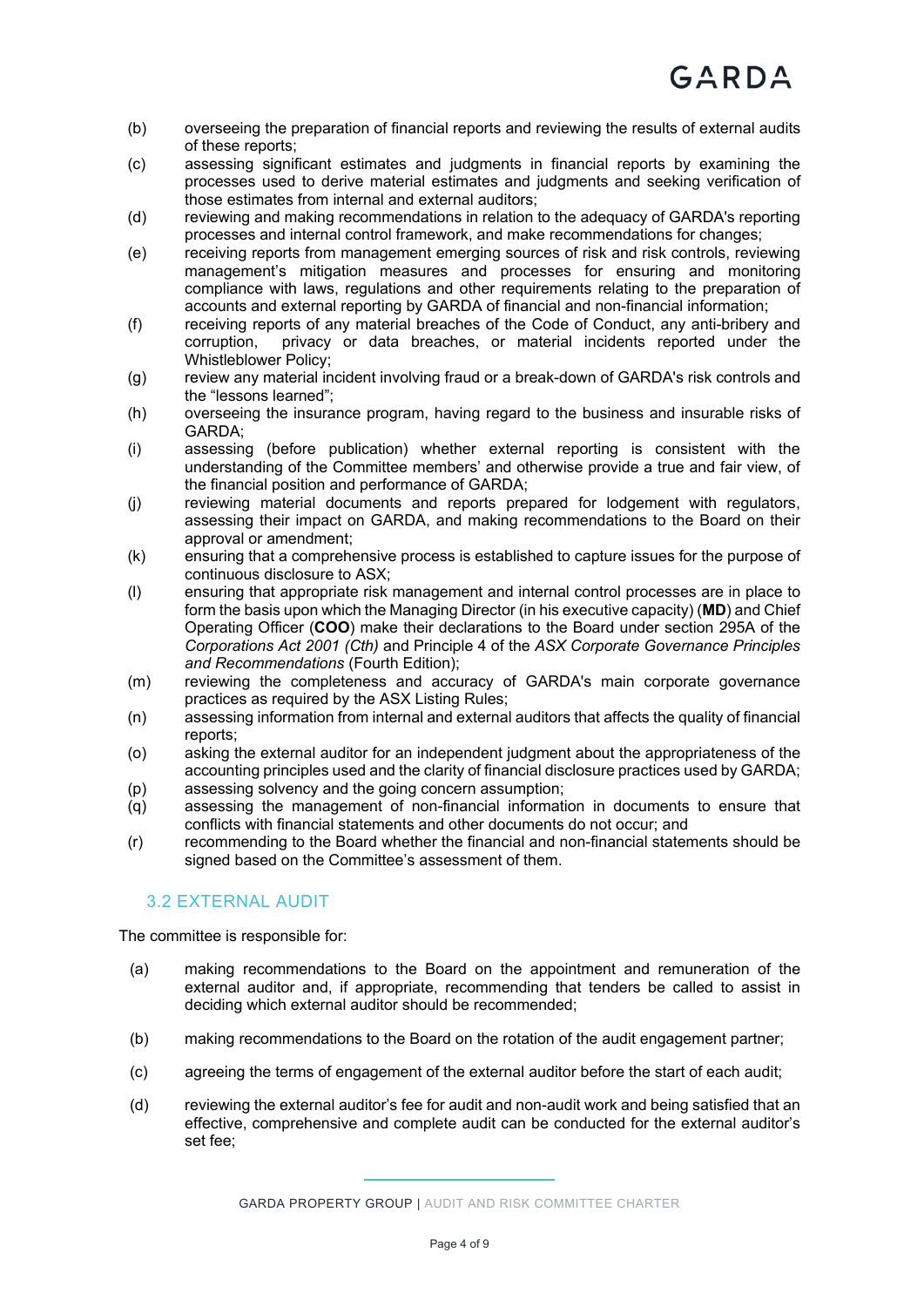- (e) monitoring the effectiveness and independence of the external auditor, and periodically assessing their performance;
- (f) reviewing the external auditor's independence based on the external auditor's relationships and services with GARDA, the Funds and other organisations;
- (g) assessing whether the external auditor's provision of non-audit services impairs or appears to impair their judgment or independence and, if required, developing polices for Board approval to ensure this does not occur;
- (h) making recommendations to the Board on the removal of the external auditor;
- (i) ensuring that any recommendation to replace the external auditor is carefully evaluated before the Board makes a final decision;
- (j) inviting the external auditor to attend Committee meetings to review the audit plan, discuss audit results and consider the implications of external audit findings;
- (k) reviewing the scope and adequacy of the external audit, including identified risk areas and any additional procedures, with the external auditor on a periodic basis;
- (l) raising with the external auditor any specific points of divergence with GARDA's management;
- (m) monitoring and examining management's response to the external auditor's findings and recommendations;
- (n) reviewing all representation letters signed by management and ensuring all information provided is complete and appropriate; and
- (o) meeting with the external auditor without management present at least once a year.

#### 3.3 INTERNAL AUDIT

The Committee is responsible for reviewing periodically whether there is a need for an internal audit function, and if there is, for:

- (a) assessing the qualifications and skill of, and approving the appointment, terms of engagement and dismissal of, the head of internal audit;
- (b) overseeing the scope and adequacy of the internal audit and having access to the internal audit function without management present;
- (c) reviewing the internal auditor's role, responsibilities and resources;
- (d) communicating its expectations to the internal auditor in writing;
- (e) ensuring that the internal auditor reports directly to both;
	- (i) the Board; and
	- (ii) the Committee;
- (f) reviewing and approving the internal audit plan and work program;
- (g) evaluating the effectiveness of the internal audit plan and work program and considering the implications of internal audit findings;
- (h) evaluating management's responsiveness to the internal auditor's findings and recommendations;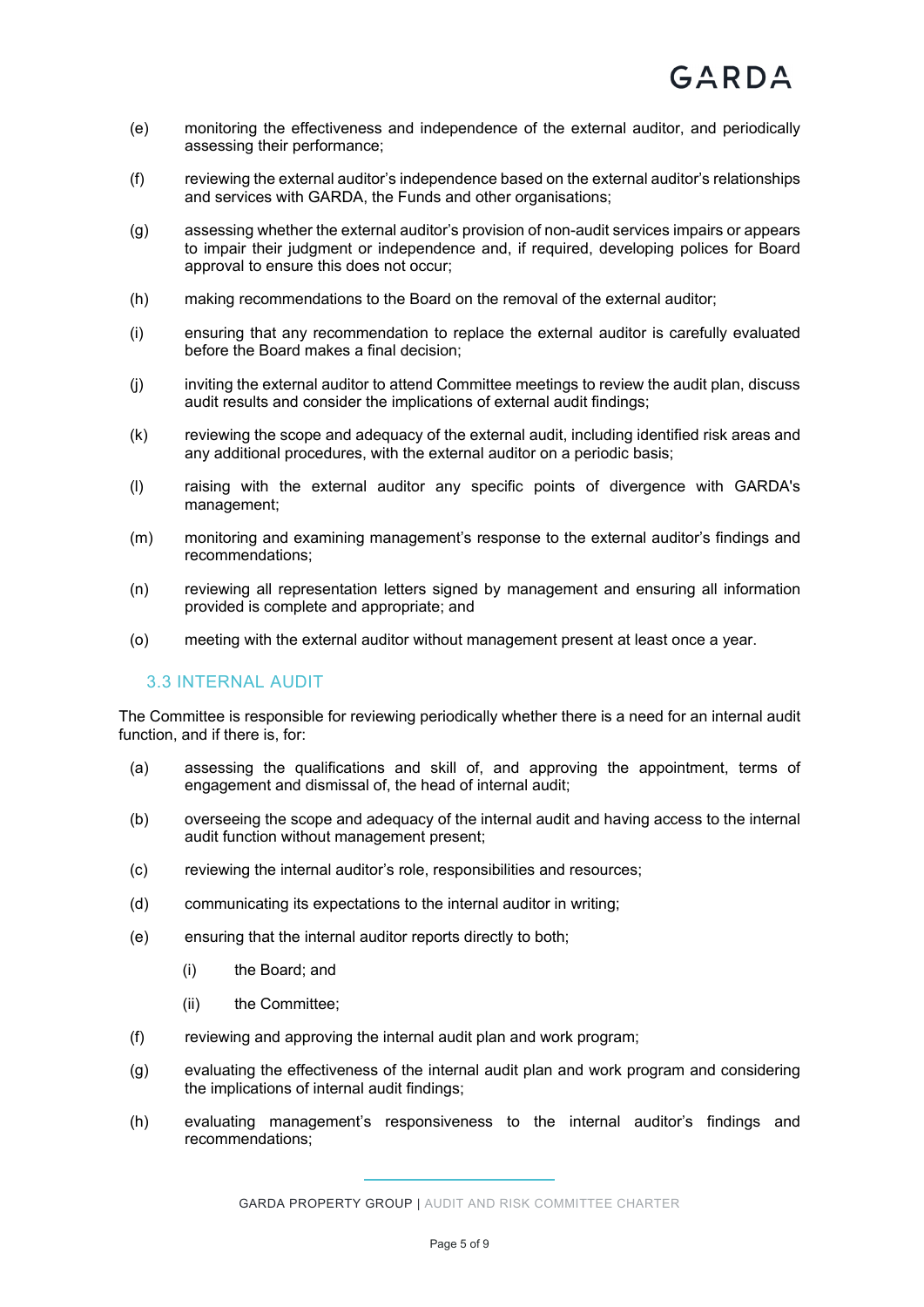- (i) assessing the independence, objectivity and performance of the internal audit function;
- (j) overseeing the co-ordination of the internal auditor with the external auditor; and
- (k) meeting with the internal auditor without management present at least once a year.

#### 3.4 INTERNAL CONTROL AND RISK MANAGEMENT

The committee is responsible for:

- (a) preparing a risk profile which describes the material risks facing GARDA and each fund, including financial and non-financial matters;
- (b) regularly reviewing and updating the risk profile;
- (c) ensuring that GARDA has an effective risk management framework and reviewing the risk management framework at least annually to ensure that it continues to be sound, to determine whether there have been any changes in the material business risks GARDA faces and to ensure those risks remain with due regard to the risk appetite set by the Board;
- (d) assessing and ensuring that there are internal controls for determining and managing key risk areas, such as:
	- (i) non-compliance with laws, regulations, standards and best practice guidelines including industrial relations, occupational health and safety, environmental and trade practices laws;
	- (ii) important judgments and accounting estimates;
	- (iii) business licence requirements;
	- (iv) litigation and claims;
	- (v) fraud and theft;
	- (vi) economic, and material exposure to environmental or social risks; and
	- (vii) relevant business risks not dealt with by other Board committees;
- (e) receiving reports concerning material and actual incidents within the risk areas above and ensuring that macro risks are reported to the Board at least annually;
- (f) receiving reports concerning the risk implications of new and emerging risks, legislative or regulatory initiatives and changes;
- (g) conducting investigations of breaches or potential breaches of internal controls, and incidents within the risk areas above, particularly in relation to accounts and financial reporting;
- (h) evaluating the independence of external auditors;
- (i) examining and evaluating the effectiveness of the internal control system with management and internal and external auditors and making improvements;
- (j) encouraging voluntary reporting by employees to the internal auditor or the Committee of breaches of internal controls and policies, and incidents within the risk areas above;
- (k) assessing existing controls that management has in place for unusual transactions or transactions with more than an accepted level of risk;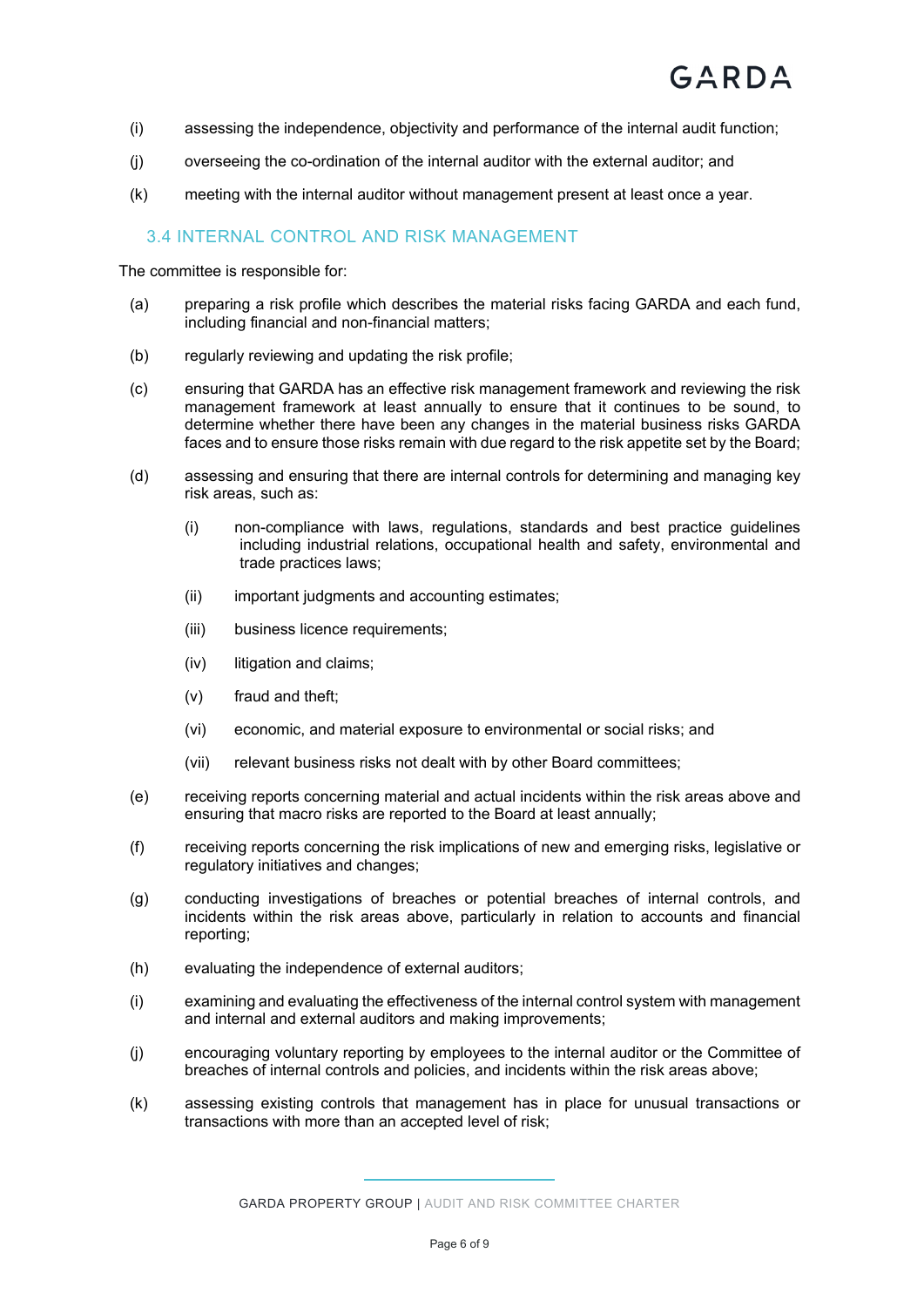- (l) meeting at least annually with key management, internal and external auditors and compliance staff to understand GARDA's control environment and disclose, in relation to each reporting period, whether such a review has taken place; and
- (m) overseeing the preparation of a summary of the main internal and external risk sources that could adversely affect GARDA's and each fund's prospects for future financial years, for inclusion in the operating and financial review section of the directors' report.

#### RELATED PARTY TRANSACTIONS

The Committee is responsible for reviewing and monitoring the propriety of related party transactions.

#### 5 MEMBERSHIP

#### 5.1 COMPOSITION AND SIZE

The committee should consist of:

- (a) only non-executive directors;
- (b) where possible, a majority of independent directors; and
- (c) at least 3 members.

GARDA may disclose the relevant qualifications and experience of the members of the Committee.

Membership is reviewed periodically and re-appointment to the Committee is not automatic. Appointments and resignations are decided by the Board.

#### 5.2 CHAIRPERSON

The Chairperson of the Committee should be an independent director who is not the Chairperson of the Board.

The Chairperson of the Committee is appointed by the Board. If, for a particular Committee meeting, the Committee Chairperson is not present within 10 minutes of the nominated starting time of the meeting, the Committee may elect a Chairperson for the meeting.

#### 5.3 TECHNICAL EXPERTISE

The Committee must be structured so that between them, the members of the Committee should have the accounting and financial expertise and a sufficient understanding of the industry in which GARDA operates, to be able to discharge the Committee's duties effectively.

#### 5.4 SKILLS DEVELOPMENT

If the Committee Chairperson approves, a Committee member may attend seminars or training related to the functions and responsibilities of the Committee at the expense of GARDA or, if permitted by the constitution of a fund, that fund.

#### 5.5 COMMITMENT OF COMMITTEE MEMBERS

Committee members must devote the necessary time and attention for the Committee to carry out its responsibilities.

#### 5.6 SECRETARY

The Company Secretary is the Secretary of the Committee.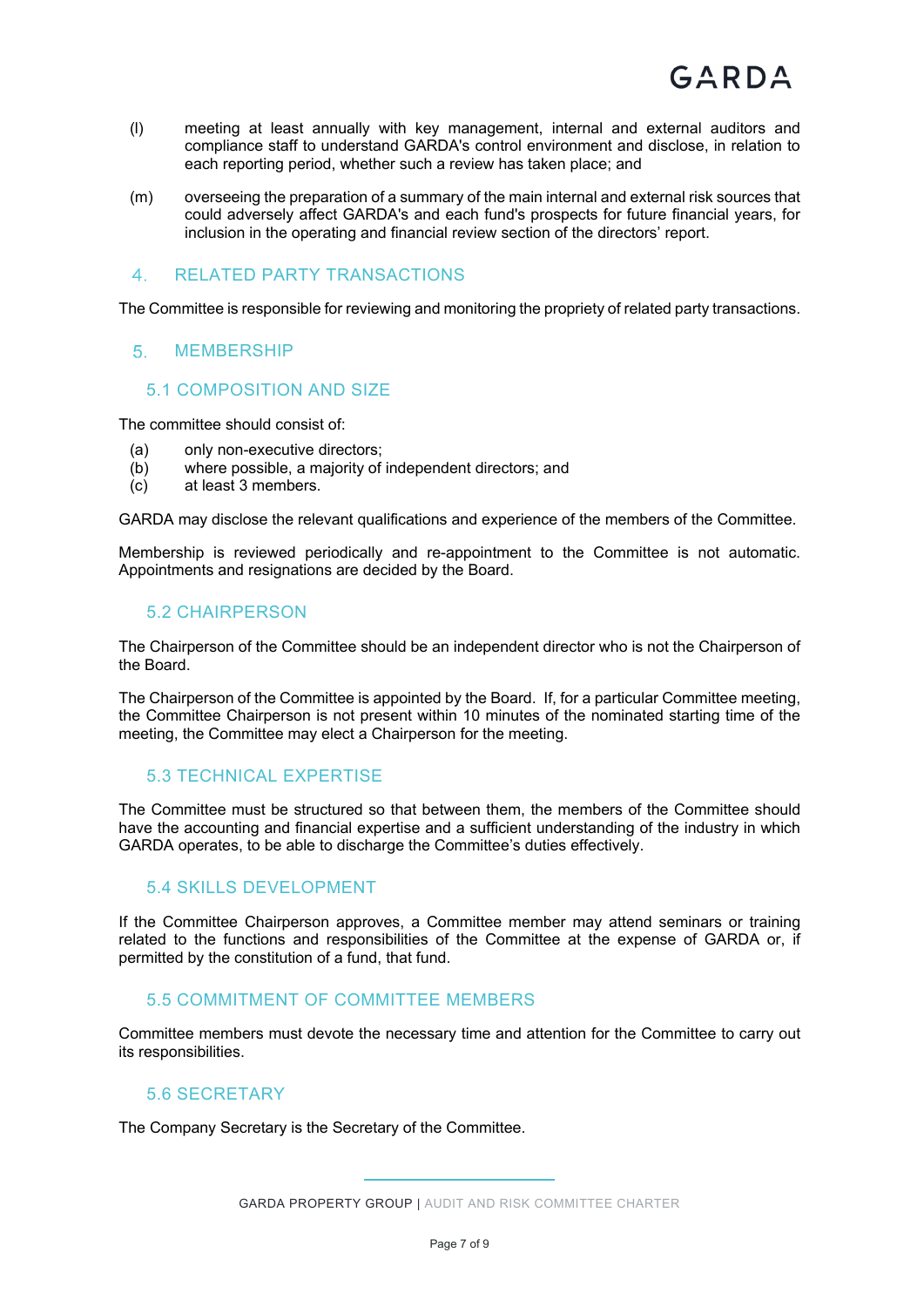#### 6. COMMITTEE MEETINGS AND PROCESSES

#### 6.1 MEETINGS

Meetings and proceedings of the Committee are governed by the provisions in the Company's constitution regulating meetings and proceedings of the Board and committees of the Board in so far as they are applicable and not inconsistent with this charter.

The Annual Report for a relevant financial year will disclose the number of times the Committee met throughout that financial year and the individual attendance of each member of the Committee at those meetings.

#### 6.2 FREQUENCY AND CALLING OF MEETINGS

The Committee will meet as frequently as required to undertake its role effectively. The Chairperson must call a meeting of the Committee if requested by any member of the Committee, the external auditor, the internal auditor or the Chairperson of the Board.

#### 6.3 QUORUM

Two directors constitute a quorum for meetings of the committee.

#### 6.4 ATTENDANCE BY MANAGEMENT AND ADVISORS

The MD and COO are expected to attend each scheduled meeting of the Committee and a standing invitation will be issued to the internal and external auditors.

The Committee Chairperson may also invite directors who are not members of the Committee, other senior managers and external advisors to attend meetings of the Committee. The Committee may request management and/or others to provide input and advice as is required.

#### 6.5 NOTICE, AGENDA AND DOCUMENTS

The Chairperson of the Committee determines the meeting agenda after appropriate consultation.

The Secretary will distribute the notice of meeting, the agenda of items to be discussed and any related documents to all Committee members and other attendees before each proposed meeting of the Committee.

#### 6.6 ACCESS TO INFORMATION AND ADVISORS

The Chairperson of the Committee receives all reports between the external auditor and management, and the internal auditor and management.

The Committee has the authority to:

- (a) require management or others to attend meetings and to provide any information or advice that the Committee requires;
- (b) access the documents and records of GARDA;
- (c) obtain the advice of internal or special or independent counsel, accountants or other experts, without seeking approval of the Board or management (where the committee considers that necessary or appropriate); and
- (d) access and interview management and internal and external auditors (with or without management present).